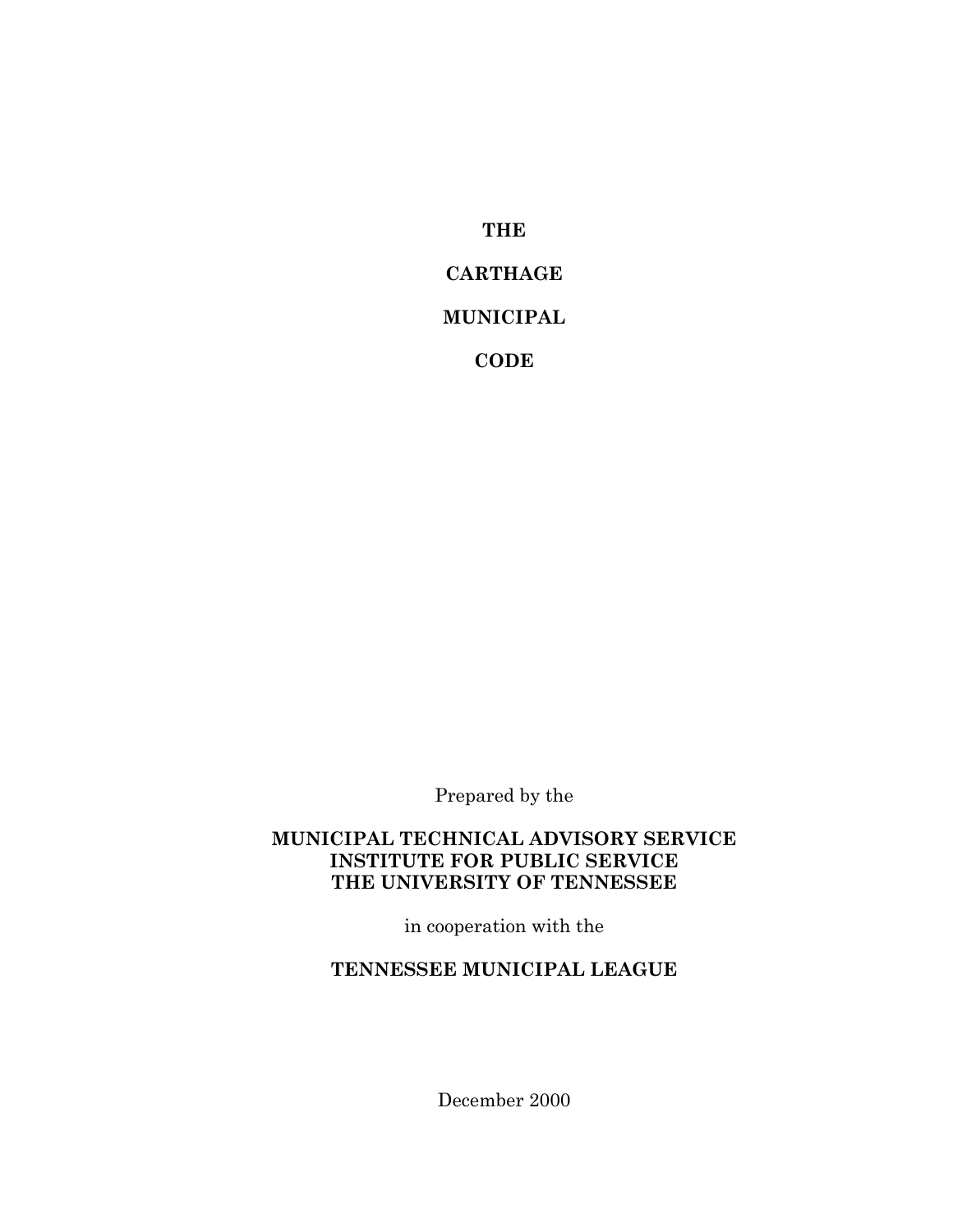Change 4, June 27, 2013

## **TOWN OF CARTHAGE**

## **MAYOR**

Sebra Hodge

## **VICE MAYOR**

L.C. Grisham

#### **ALDERMEN**

Phillip Brooks

Randy Dennis

Pat Nixon

Barbara Kannapel

Nancy Woodard

## **CITY RECORDER**

Sara Davenport

# **CITY ATTORNEY**

David Bass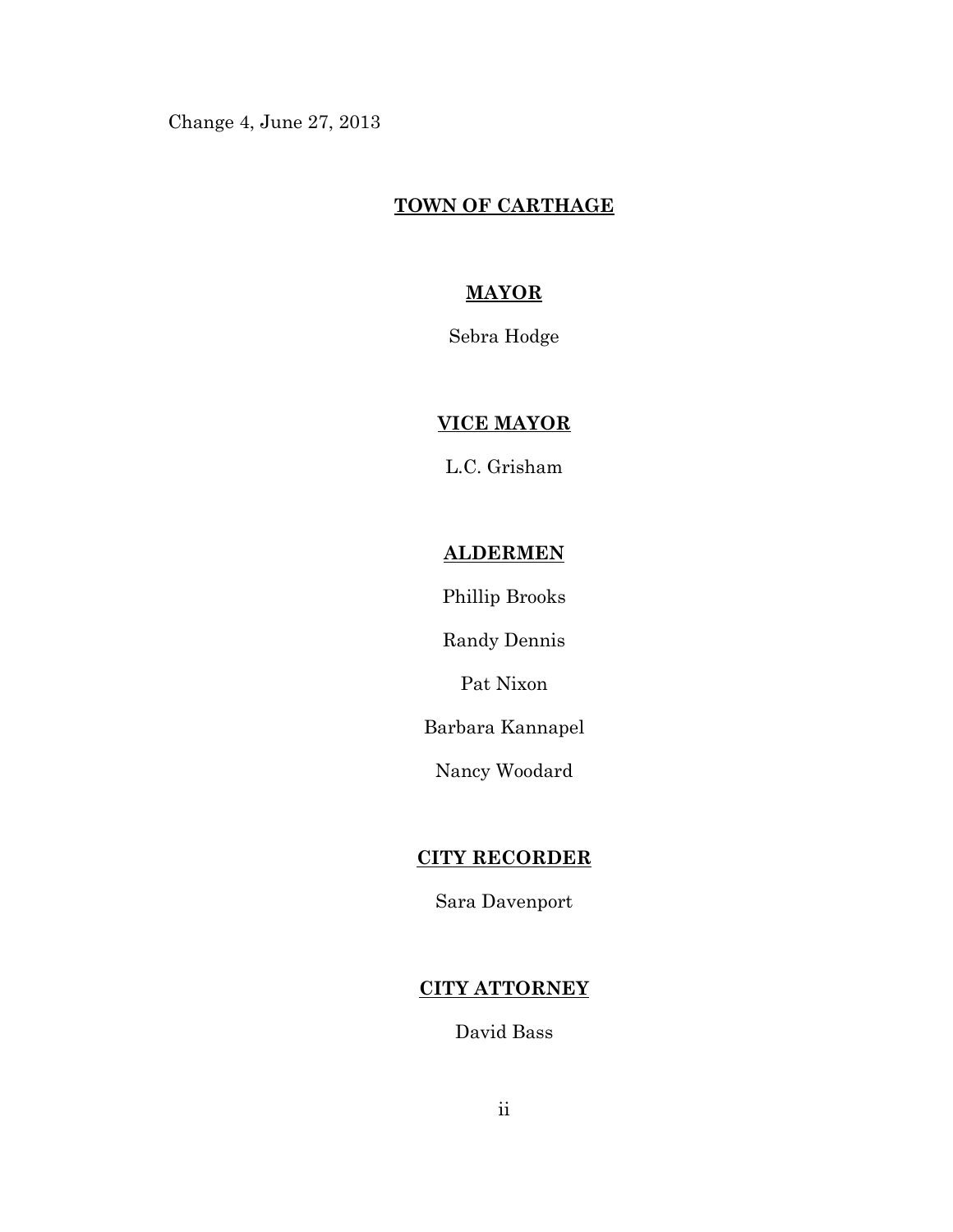#### **PREFACE**

The Carthage Municipal Code contains the codification and revision of the ordinances of the Town of Carthage, Tennessee. By referring to the historical citation appearing at the end of each section, the user can determine the origin of each particular section. The absence of a historical citation means that the section was added by the codifier. The word "modified" in the historical citation indicates significant modification of the original ordinance.

The code is arranged into titles, chapters, and sections. Related matter is kept together, so far as possible, within the same title. Each section number is complete within itself, containing the title number, the chapter number, and the section of the chapter of which it is a part. Specifically, the first digit, followed by a hyphen, identifies the title number. The second digit identifies the chapter number, and the last two digits identify the section number. For example, title 2, chapter 1, section 6, is designated as section 2-106.

By utilizing the table of contents and the analysis preceding each title and chapter of the code, together with the cross references and explanations included as footnotes, the user should locate all the provisions in the code relating to any question that might arise. However, the user should note that most of the administrative ordinances (e.g. Annual Budget, Zoning Map Amendments, Tax Assessments, etc...) do not appear in the code. Likewise, ordinances that have been passed since the last update of the code do not appear here. Therefore, the user should refer to the town's ordinance book or the city recorder for a comprehensive and up to date review of the town's ordinances.

Following this preface is an outline of the ordinance adoption procedures, if any, prescribed by the town's charter.

The code has been arranged and prepared in loose-leaf form to facilitate keeping it up to date. MTAS will provide updating service under the following conditions:

(1) That all ordinances relating to subjects treated in the code or which should be added to the code are adopted as amending, adding, or deleting specific chapters or sections of the code (see section 8 of the adopting ordinance).

(2) That one copy of every ordinance adopted by the town is kept in a separate ordinance book and forwarded to MTAS annually.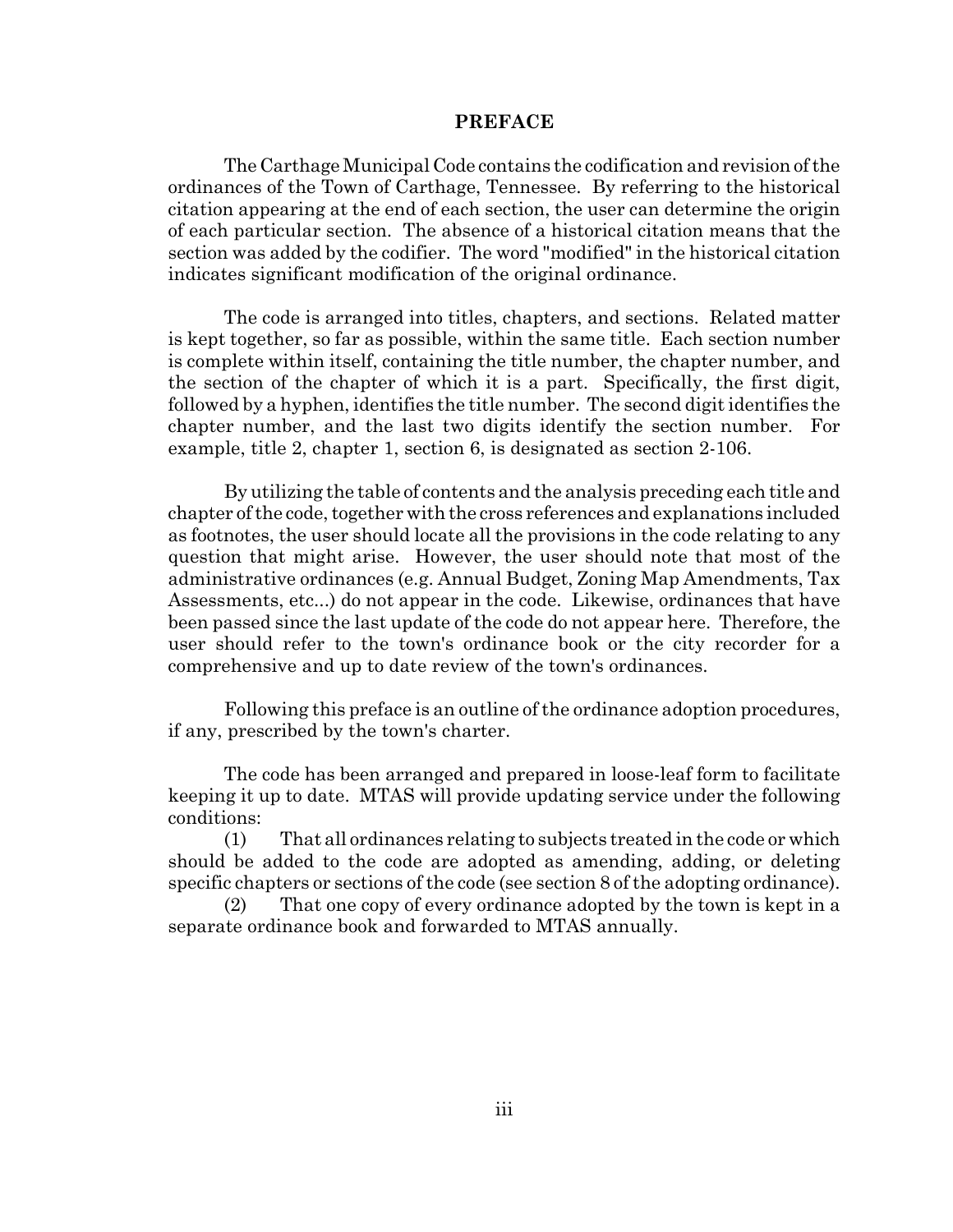(3) That the town agrees to pay the annual update fee as provided in the MTAS codification service charges policy in effect at the time of the update.

When the foregoing conditions are met MTAS will reproduce replacement pages for the code to reflect the amendments and additions made by such ordinances. This service will be performed at least annually and more often if justified by the volume of amendments. Replacement pages will be supplied with detailed instructions for utilizing them so as again to make the code complete and up to date.

The able assistance of Linda Dean, the MTAS Sr. Word Processing Specialist who did all the typing on this project, and Sandy Selvage, Administrative Services Assistant, is gratefully acknowledged.

> Steve Lobertini Codification Consultant